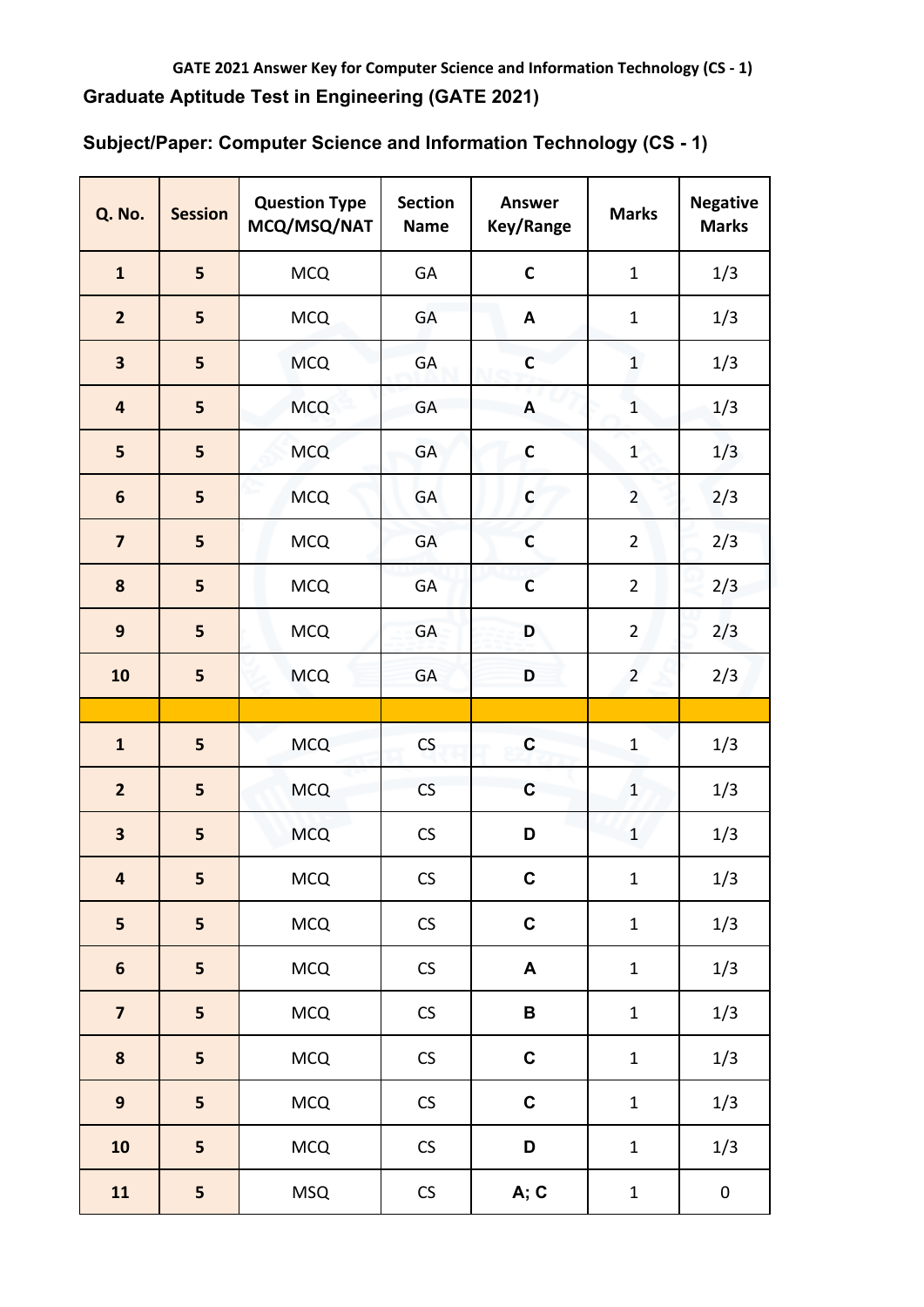| <b>Q. No.</b> | <b>Session</b> | <b>Question Type</b><br>MCQ/MSQ/NAT | <b>Section</b><br><b>Name</b> | <b>Answer</b><br>Key/Range | <b>Marks</b>   | <b>Negative</b><br><b>Marks</b> |
|---------------|----------------|-------------------------------------|-------------------------------|----------------------------|----------------|---------------------------------|
| 12            | 5              | <b>MSQ</b>                          | CS                            | D                          | $\mathbf{1}$   | 0                               |
| 13            | 5              | <b>MSQ</b>                          | <b>CS</b>                     | A                          | $\mathbf{1}$   | $\mathbf 0$                     |
| 14            | 5              | <b>MSQ</b>                          | CS                            | A; C                       | $\mathbf{1}$   | $\pmb{0}$                       |
| 15            | 5              | <b>MSQ</b>                          | CS                            | A; C                       | $\mathbf{1}$   | 0                               |
| 16            | 5              | <b>NAT</b>                          | <b>CS</b>                     | 11 to 11                   | $\mathbf{1}$   | $\pmb{0}$                       |
| 17            | 5              | <b>NAT</b>                          | CS                            | 3 to 3                     | $\mathbf{1}$   | 0                               |
| 18            | 5              | <b>NAT</b>                          | <b>CS</b>                     | 0.35 to 0.39               | $\mathbf{1}$   | 0                               |
| 19            | 5              | <b>NAT</b>                          | CS                            | 65 to 65                   | $\mathbf{1}$   | 0                               |
| 20            | 5              | <b>NAT</b>                          | CS                            | 0.25 to 0.25               | $\mathbf{1}$   | $\overline{0}$                  |
| 21            | 5              | <b>NAT</b>                          | <b>CS</b>                     | 86 to 86                   | $\mathbf{1}$   | $\pmb{0}$                       |
| 22            | 5              | <b>NAT</b>                          | CS                            | 17 to 17                   | $\mathbf{1}$   | $\pmb{0}$                       |
| 23            | 5              | <b>NAT</b>                          | <b>CS</b>                     | 820 to 820                 | $\mathbf{1}$   | 0                               |
| 24            | 5              | <b>NAT</b>                          | CS                            | -7.75 to -7.75             | $\mathbf{1}$   | 0                               |
| 25            | 5              | <b>NAT</b>                          | CS                            | 12 to 12                   | $\mathbf{1}$   | $\pmb{0}$                       |
| 26            | 5              | <b>MCQ</b>                          | $\mathsf{CS}\xspace$          | $\, {\bf B}$               | $\overline{2}$ | 2/3                             |
| 27            | 5              | <b>MCQ</b>                          | $\mathsf{CS}\xspace$          | $\mathbf C$                | $\overline{2}$ | 2/3                             |
| 28            | 5              | <b>MCQ</b>                          | ${\sf CS}$                    | A                          | $\overline{2}$ | 2/3                             |
| 29            | 5              | <b>MCQ</b>                          | ${\sf CS}$                    | A                          | $\overline{2}$ | 2/3                             |
| 30            | 5              | <b>MCQ</b>                          | ${\sf CS}$                    | $\mathbf C$                | $\overline{2}$ | 2/3                             |
| 31            | 5              | <b>MCQ</b>                          | $\mathsf{CS}\xspace$          | $\blacktriangle$           | $\overline{2}$ | 2/3                             |
| 32            | 5              | <b>MCQ</b>                          | $\mathsf{CS}\xspace$          | В                          | $\overline{2}$ | 2/3                             |
| 33            | 5              | <b>MCQ</b>                          | $\mathsf{CS}\xspace$          | A                          | $\overline{2}$ | 2/3                             |
| 34            | 5              | <b>MCQ</b>                          | ${\sf CS}$                    | $\, {\bf B}$               | $\overline{2}$ | 2/3                             |